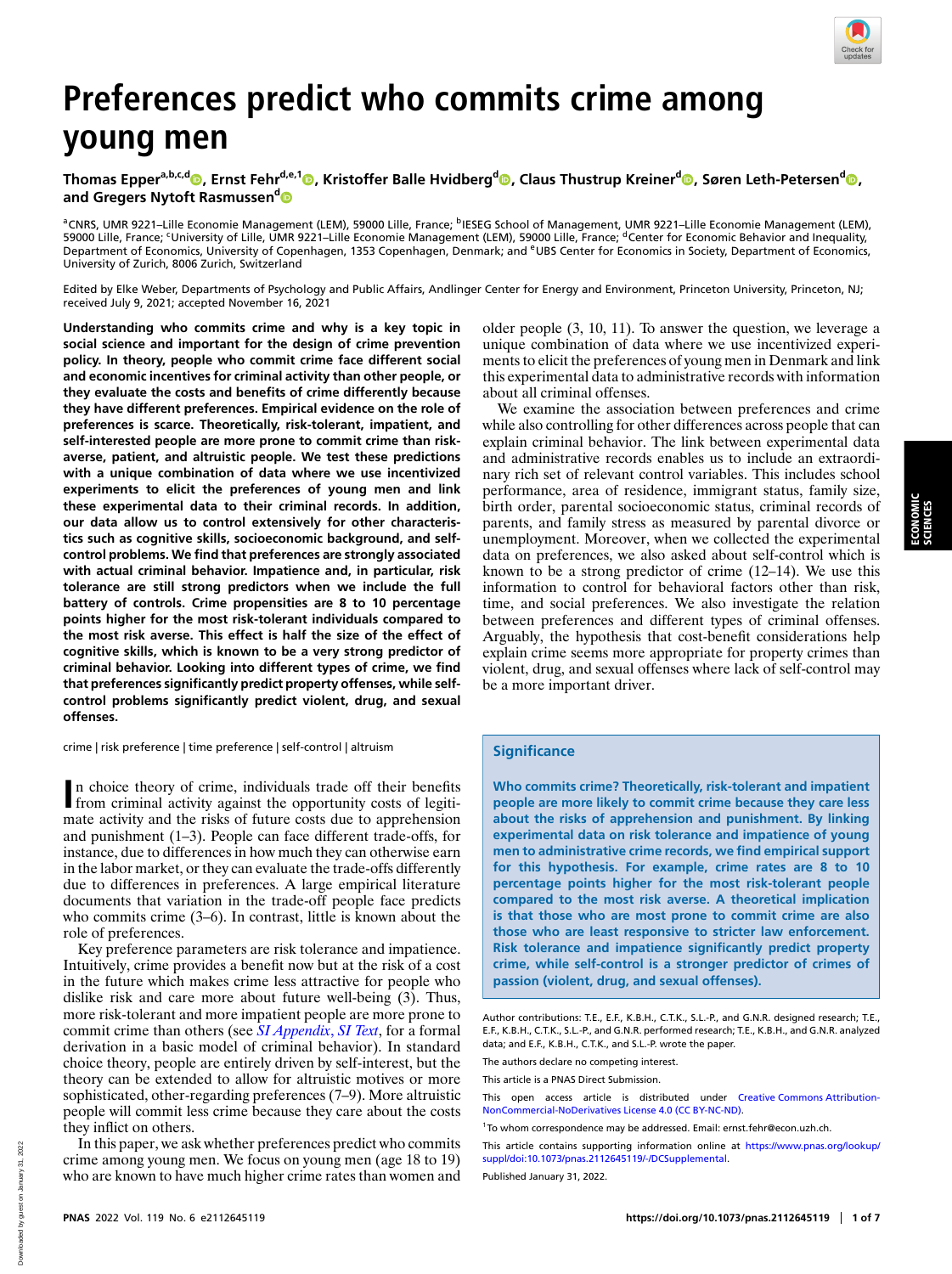This study links experimentally elicited risk, time, and social preferences to actual criminal behavior. We follow a large literature in experimental economics that elicits people's preferences using incentivized choice experiments, where participants receive payments according to their decisions in the experiment. This literature documents pervasive variation in preferences including that some people are more risk tolerant, impatient, and motivated by self-interest than others (15–17). Studies also show that these parameters are correlated with real-life behavior and outcomes in accordance with theoretical predictions, for example, savings, high school graduation, disciplinary referrals of school children, entrepreneurship, body mass index, and smoking (18–25). The number of participants in our elicitation experiment is large compared to previous studies, and the participants are sampled randomly from the population in contrast to many previous studies which are based on samples of students (26). A large population sample is important for our purpose because crime frequency is low and because students differ significantly from the population at large with respect to their crime propensity.

Most closely related to our work is a recent study that finds a significant relationship between patience and criminal offenses (27). The study uses a nonincentivized survey question to measure patience and demonstrates that this predicts crime. Interestingly, the authors find that the predictive power of patience is about one-third of the power of cognitive skills and that patience is most predictive of property crime, which is similar to our findings. Our study differs 1) by providing a more comprehensive and experimentally elicited set of preference measures that include risk preferences and social preferences and 2) by including a self-control measure in the set of predictors. This enables us to 1) show that risk tolerance is the strongest predictor of crime among the preference parameters and 2) document that risk and time preferences significantly predict property crime where selfcontrol is not a significant predictor, whereas in the domain of violent, drug, and sexual offenses, self-control is a key predictor, while risk and time preferences are not significantly predictive.

#### Materials and Methods

Based on a random sample provided from population registries by Statistics Denmark, we conducted an online incentivized preference elicitation experiment among 18- to 19-y-old individuals in Denmark in 2018. We invited 13,799 individuals to participate, who all received a personalized letter from the University of Copenhagen inviting them to participate on a customized internet platform. The invitations were distributed through an electronic mailbox (Digital Post), which is the default way to receive mail from public authorities in Denmark. Previous research suggests that response rates are

higher when contacting a random sample of potential respondents in this way compared to sending out physical invitation letters (28). In our case, 39% of the invited individuals logged on to the platform.

For the elicitation of each preference parameter, the participants were presented a series of choice situations, resembling methods previously used in the literature. Before making decisions in these choice situations, participants watched an animated instruction video and completed a tutorial session. The choice situations were presented in random order. Each choice situation involved a monetary trade-off, and toward the end of the session, one choice situation was randomly selected to be paid out. The average payment to participants was DKK 250 (USD 40). After the random selection, participants typed their cell number, and the money was then transferred through Mobile Pay, a Danish app used for fast transfer of money.

We used a money-earlier-or-later task (25) with 16 choice situations to elicit time preferences. Fig. 1*A* shows a screen shot of one of the choice situations in the time preference task. In this choice situation, an individual could choose to get DKK 250 paid out in 8 wk or to save all or some of the money for later and receive the savings plus an interest rate of 2.4% in 16 wk. In this example, the individual chose to save DKK 100 corresponding to a savings rate of 40% (100/250). This gave a payout of DKK 150 in 8 wk and a payout of DKK 102.4 in 16 wk. The rate of return and the time profile varied across the choice situations (*[SI Appendix](https://www.pnas.org/lookup/suppl/doi:10.1073/pnas.2112645119/-/DCSupplemental)*[, Table S6\)](https://www.pnas.org/lookup/suppl/doi:10.1073/pnas.2112645119/-/DCSupplemental). We compute the mean savings rate across the choice situations of each individual and then use this measure to rank people on a 1 to 100 scale, corresponding to their percentile positions in the distribution of elicited impatience. The degree of impatience may be computed in more sophisticated ways, e.g., by estimating a structural model, but as we show, this does not change the results since the rank position of an individual is quite robust to different ways of computing impatience from the experiment (*[SI Appendix](https://www.pnas.org/lookup/suppl/doi:10.1073/pnas.2112645119/-/DCSupplemental)*[, Table S4\)](https://www.pnas.org/lookup/suppl/doi:10.1073/pnas.2112645119/-/DCSupplemental).

The elicitation of risk preferences is based on an investment task (29) with 15 choice situations. Fig. 1*B* shows a screen shot for one of the situations. Here an individual could choose to get DKK 250 with certainty or invest some or all of the money in a lottery which yielded an average rate of return of 6%, with the risk of a significant loss. In this example, the individual chose to keep DKK 50 and invest DKK 200 in the lottery, corresponding to an investment of 80% of the initial DKK 250 endowment. The investment gave DKK 80 (a loss) with a probability of 40% and DKK 300 (a win) with a probability of 60%. The outcome of the lottery and the sum of money earned were displayed afterward. If this situation was selected for payment, then the individual would receive the money within 24 h. The probability of winning and the expected rate of return varied across the choice situations (*[SI Appendix](https://www.pnas.org/lookup/suppl/doi:10.1073/pnas.2112645119/-/DCSupplemental)*[, Table S7\)](https://www.pnas.org/lookup/suppl/doi:10.1073/pnas.2112645119/-/DCSupplemental). Similar to the measurement of impatience, we compute the mean investment of each individual across the choice situations and then use this measure to rank people, thereby obtaining their percentile positions in the distribution of risk tolerance.

The elicitation of altruism used 20 different choice situations with dictator games (30) that systematically varied the costs and benefits of giving as well as the resulting inequality (*[SI Appendix](https://www.pnas.org/lookup/suppl/doi:10.1073/pnas.2112645119/-/DCSupplemental)*[, Table S8\)](https://www.pnas.org/lookup/suppl/doi:10.1073/pnas.2112645119/-/DCSupplemental). These dictator games enable us to construct an overall measure of altruism as well as decomposing this measure into behindness and aheadness aversion (8, 31). The overall



**Fig. 1.** Screenshots of online experiment eliciting time and risk preferences. (*A*) Time. (*B*) Risk.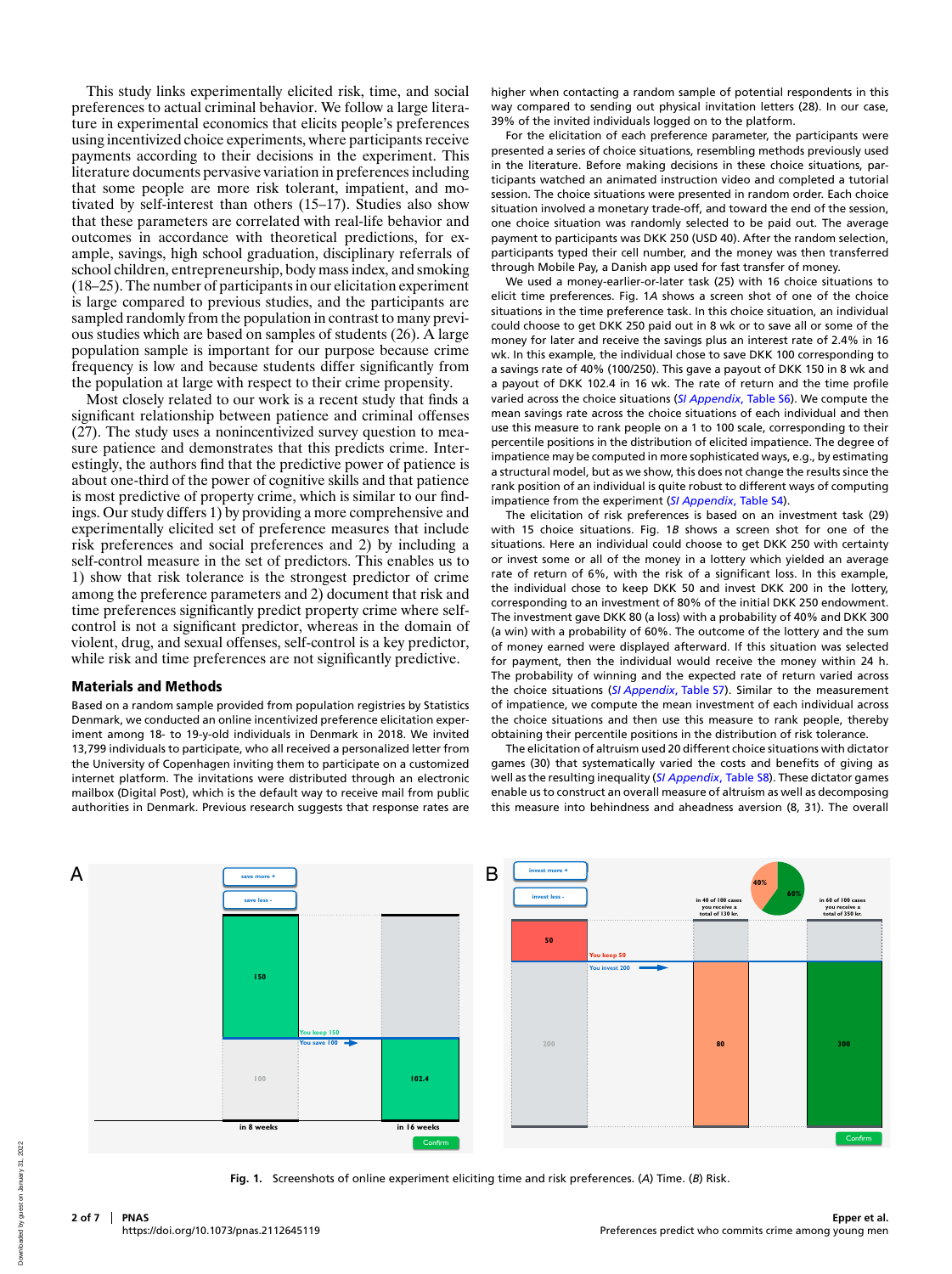**Epper et al.** Preferences predict who commits crime among young men

Downloaded by guest on January 31, 2022

Downloaded by guest on January 31.

2022

measure of altruism is the money given to the other person as a share of what the individual could potentially give (the giving rate). As with the other preference measures, we compute the mean giving rate across the 20 choice situations and then use this measure to rank the individual relative to other participants. *[SI Appendix](https://www.pnas.org/lookup/suppl/doi:10.1073/pnas.2112645119/-/DCSupplemental)*[, Fig. S1](https://www.pnas.org/lookup/suppl/doi:10.1073/pnas.2112645119/-/DCSupplemental) shows a screenshot for one of the choice situations.

We also asked individuals about age and gender, which can be verified in the registers, and about their school grade point average (GPA), which is used in a few special cases where grades are not included in the register data. Most importantly, we also included a question about the self-assessed capacity to exercise self-control, which is known to be a strong predictor of crime. On average, participants spent 45 min from start to end.

We link the experimental data to administrative records that contain all criminal offenses as well as detailed background information about the individuals. Since crime is a low-frequency outcome, we define a person as criminal if he or she is convicted of a criminal offense committed during the age span 15 to 20. We exclude traffic offenses, which are common but mostly minor offenses that only involve small fines. We focus on the males in our sample who have much higher crime rates than females. The crime rate is 19% for the invited males compared to 3% for the invited females. More details on the crime data and the many background variables included are provided in *[SI Appendix](https://www.pnas.org/lookup/suppl/doi:10.1073/pnas.2112645119/-/DCSupplemental)*[,](https://www.pnas.org/lookup/suppl/doi:10.1073/pnas.2112645119/-/DCSupplemental) *[SI Text](https://www.pnas.org/lookup/suppl/doi:10.1073/pnas.2112645119/-/DCSupplemental)*. *[SI Appendix](https://www.pnas.org/lookup/suppl/doi:10.1073/pnas.2112645119/-/DCSupplemental)*[, Table S1](https://www.pnas.org/lookup/suppl/doi:10.1073/pnas.2112645119/-/DCSupplemental) also includes summary statistics on the random sample of invited men and on the analysis sample of men who completed all experiments. In line with previous research inviting people to participate in surveys/experiments (25, 28), participants have somewhat different outcomes than nonparticipants, in particular lower crime rates. If we account for the differences between the participants and the population of 18-y-old men by reweighting the observations based on the propensity score estimated on observable characteristics, preferences play an even stronger role than in the main analysis (*[SI Appendix](https://www.pnas.org/lookup/suppl/doi:10.1073/pnas.2112645119/-/DCSupplemental)*[, Table S5,](https://www.pnas.org/lookup/suppl/doi:10.1073/pnas.2112645119/-/DCSupplemental) column 6).

The first screen on the inte the experiment, th payments from the continue to the exp

## Preferences and Criminal Offenses

Fig. 2 illustrates the bivariate relationship between individuals' preference parameters and their propensity to commit crimes. In all diagrams, the vertical axis shows the probability of being convicted of a crime. On the horizontal axis in Fig. 2*A*, we rank individuals according to their level of risk tolerance going from percentile 1 to 100 in the distribution of risk tolerance. Similarly, Fig. 2*B* ranks individuals according to their level of impatience, and Fig. 2*C* ranks individuals according to their level of altruism. The diagrams show a strong and almost linear relationship between each of the preference parameters and the propensity to commit crime. All relationships are statistically significant at the 1% level of significance.

Going from the most risk-averse individuals to the most risktolerant individuals is associated with a change in the crime propensity from 8 to 18%, and moving up 10 percentiles in the risk tolerance distribution is associated with a 1 percentage point increase in the crime propensity. The association with impatience is slightly weaker. In this case, moving up 10 percentiles is associated with a 0.8 percentage point increase in the crime propensity. Moving up 10 percentiles in the distribution of altruism is associated with a 0.9 percentage point decrease in the the crime propensity.

Table 1 shows results from estimations of multivariate probit models. All three preference parameters are still strongly associated with crime when we move from the bivariate analysis in the graphs to the multivariate analysis in Table 1, second column. Table 1 reports the estimated marginal effects of a change in each of the preferences parameters, for given values of the other

 $(2.1)$   $(2.2)$   $(2.2)$   $(1.9)$ 

| The first screen on the internet platform informed the participants about<br>the experiment, the use of the data, and how participants received the<br>payments from the experiment. Participants were asked to give consent and<br>continue to the experiment by clicking on a button on the screen.<br>Table 1. Preferences and probability of having been convicted of an offense |                     | Probability of having been convicted of an offense committed at age 15 to 20 |                      |                                  | the slopes in Fig. 2.          |                         | preference parameters, on the probability of having committed<br>an offense. The marginal effects are of the same magnitude as | At age 19 to 20     |                         |
|--------------------------------------------------------------------------------------------------------------------------------------------------------------------------------------------------------------------------------------------------------------------------------------------------------------------------------------------------------------------------------------|---------------------|------------------------------------------------------------------------------|----------------------|----------------------------------|--------------------------------|-------------------------|--------------------------------------------------------------------------------------------------------------------------------|---------------------|-------------------------|
|                                                                                                                                                                                                                                                                                                                                                                                      | Only<br>preferences | Adding<br>self-control                                                       | Adding<br><b>GPA</b> | Adding<br>individual<br>controls | Adding<br>parental<br>controls | Full set<br>of controls | Flexible<br>specification                                                                                                      | Only<br>preferences | Full set<br>of controls |
| Risk tolerance                                                                                                                                                                                                                                                                                                                                                                       | $10.9***$<br>(2.5)  | $10.1***$<br>(2.4)                                                           | $8.3***$<br>(2.4)    | $8.3***$<br>(2.4)                | $8.1***$<br>(2.4)              | $7.9***$<br>(2.4)       | $7.4**$<br>(2.4)                                                                                                               | $7.4***$<br>(2.2)   | $4.9*$<br>(2.0)         |
| Impatience                                                                                                                                                                                                                                                                                                                                                                           | $8.9***$<br>(2.5)   | $7.6***$<br>(2.5)                                                            | $5.9*$<br>(2.5)      | $5.2*$<br>(2.5)                  | $5.2*$<br>(2.5)                | $5.0*$<br>(2.4)         | $5.3*$<br>(2.4)                                                                                                                | $5.5*$<br>(2.1)     | 2.2<br>(2.0)            |
| Altruism                                                                                                                                                                                                                                                                                                                                                                             | $-7.0**$<br>(2.4)   | $-6.9***$<br>(2.4)                                                           | $-2.7$<br>(2.5)      | $-2.5$<br>(2.4)                  | $-2.3$<br>(2.4)                | $-2.5$<br>(2.4)         | $-2.5$<br>(2.4)                                                                                                                | $-5.3*$<br>(2.1)    | $-2.4$<br>(2.1)         |
| Self-control                                                                                                                                                                                                                                                                                                                                                                         |                     | $-13.2***$<br>(2.5)                                                          | $-11.4***$<br>(2.5)  | $-10.4***$<br>(2.5)              | $-10.2***$<br>(2.5)            | $-10.1***$<br>(2.4)     | Category<br>indicators                                                                                                         |                     | $-8.6***$<br>(2.1)      |
| GPA                                                                                                                                                                                                                                                                                                                                                                                  |                     |                                                                              | $-16.7***$<br>(2.6)  | $-14.2***$<br>(2.7)              | $-12.9***$<br>(2.7)            | $-13.7***$<br>(2.8)     | Decile<br>indicators                                                                                                           |                     | $-9.7***$<br>(2.4)      |
| Parental income                                                                                                                                                                                                                                                                                                                                                                      |                     |                                                                              |                      |                                  | $-1.4$<br>(2.7)                | $-1.6$<br>(3.4)         | Decile<br>indicators                                                                                                           |                     | $-0.3$<br>(2.8)         |
| Convicted parent (=1)                                                                                                                                                                                                                                                                                                                                                                |                     |                                                                              |                      |                                  | $6.3***$                       | $5.7***$                | $6.1***$                                                                                                                       |                     | $4.7*$                  |

# **Table 1. Preferent**

The table reports the marginal effects on the percentage share of respondents committing crime from estimated probit models. Risk tolerance, impatience, altruism, self-control, GPA, and parental income are all within cohort in sample rank. The eighth column includes flexible controls for self-control, GPA, and parental income instead of continuous measures. For self-control, we use category indicators; for GPA and parental income, we use dummies for each decile. Convicted parent is an indicator. Individual controls include regional fixed effects, large city indicator, immigrant and descendant status, a living with both parents indicator, an only child indicator, a first born indicator, and an indicator for misreported age or gender in the survey. Parental controls include educational level, age at child's birth, employment status, and unemployment history. 13.4% are convicted from age 15 to 20. 9.3% are convicted from age 19 to 20. Robust SEs are in parentheses. \**P* < 0.05, \*\**P* < 0.01, and \*\*\**P* < 0.001.

Observations 2,254 2,254 2,254 2,254 2,254 2,254 2,254 2,254 2,254 Individual controls X X X X X Parental controls X X X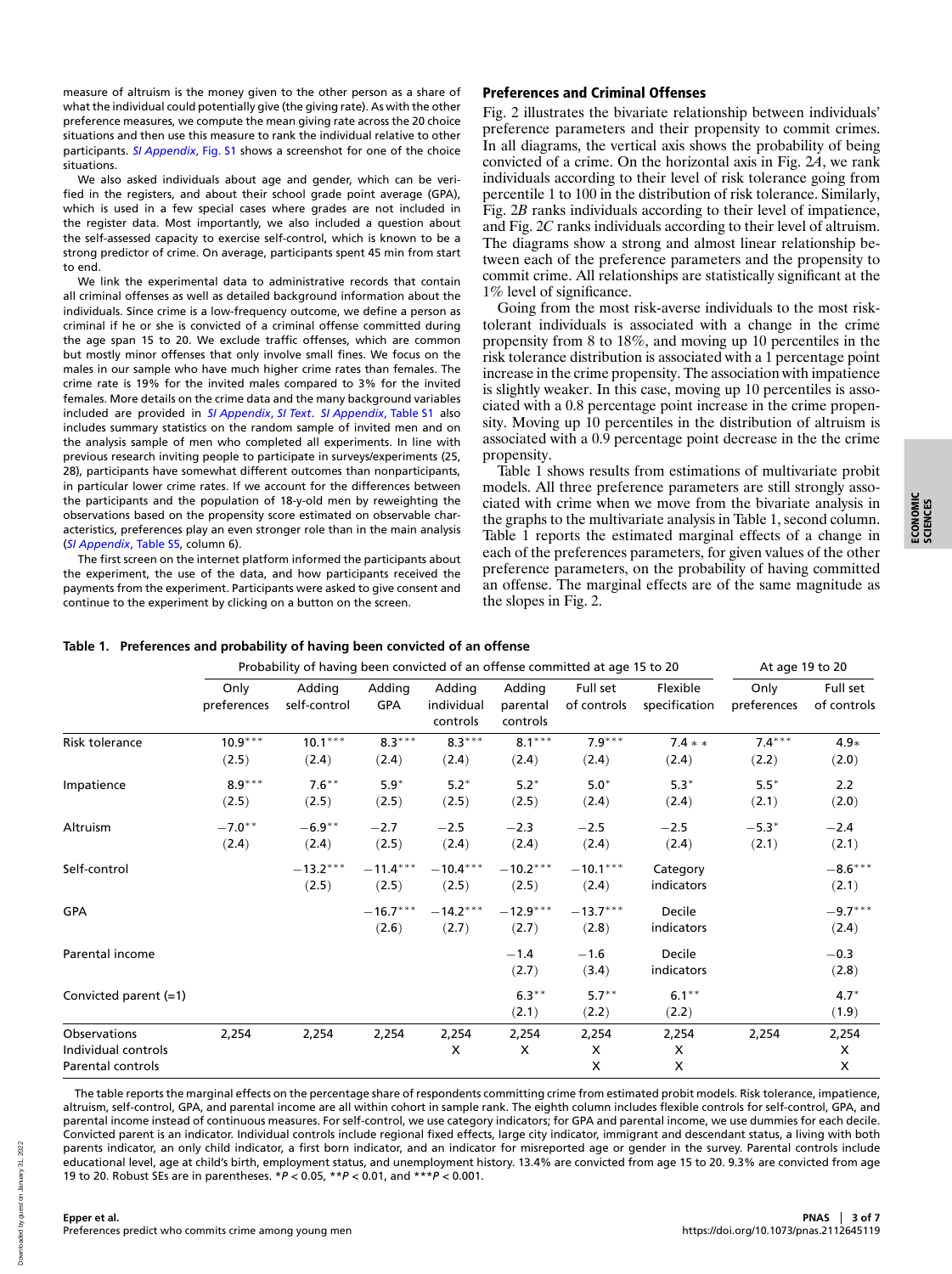

**Fig. 2.** Association between preferences and criminal offenses. The 95% confidence intervals are based on robust SEs. \*\**P* < 0.01 and \*\*\**P* < 0.001. (*A*) Risk tolerance. (*B*) Impatience. (*C*) Altruism.

In Table 1, third column, we move beyond the rational choice framework by including a measure of self-control. Self-control is known to be strongly associated with crime propensities (12–14). This is also the case in Table 1, third column. Importantly, the effects of the preference parameters are nearly unchanged. The effect of impatience is most affected, which is consistent with the intuitive idea that impatience and self-control are related concepts.

Cognitive skills are known to be strong predictors of criminal behavior (32, 33). One likely reason is that low-skilled individuals obtain lower wages in the labor market and, therefore, face lower opportunity costs of crime (4). Cognitive skills are also known to

be correlated with preferences (34) and are therefore potential confounders. *[SI Appendix](https://www.pnas.org/lookup/suppl/doi:10.1073/pnas.2112645119/-/DCSupplemental)*[, Table S2](https://www.pnas.org/lookup/suppl/doi:10.1073/pnas.2112645119/-/DCSupplemental) shows that all three preferences measures are correlated with cognitive skills measured in terms of individuals' GPAs at the end of compulsory schooling (age 15 to 16). The correlation between altruism and GPA is particularly pronounced with less skilled individuals being less altruistic on average.

In Table 1, fourth column, we include the individual's percentile rank position in the GPA distribution in the regression. As expected, this is a strong predictor of crime. Moving up 10 percentiles in the grade distribution is associated with a 1.7 percentage point decrease in the crime propensity conditional on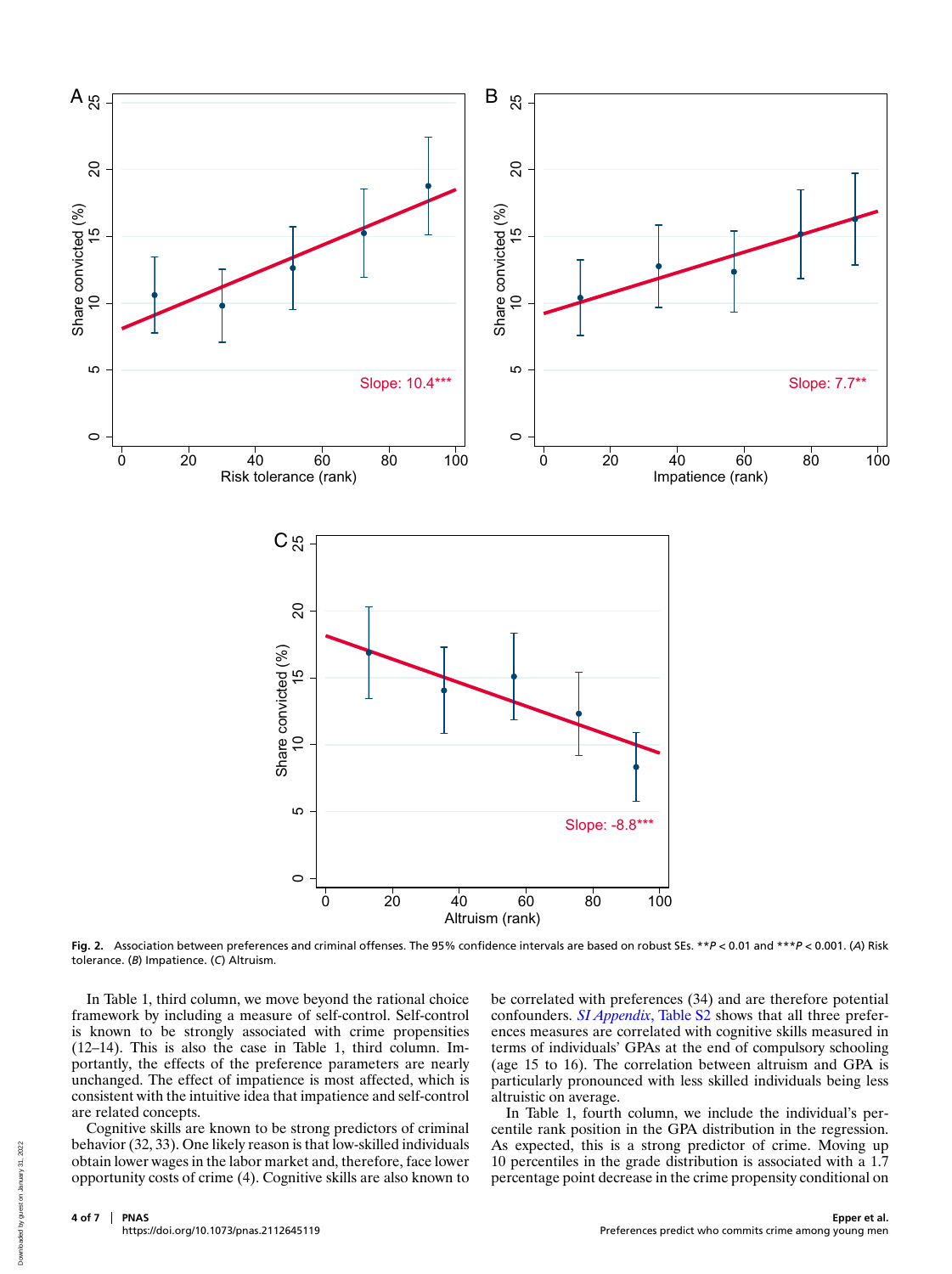the other characteristics. Now, altruism is no longer significant, but the effects of risk tolerance and impatience are still large and significant. The effect of moving up 10 percentiles in the risk tolerance distribution or in the impatience distribution corresponds to about a half and one-third of the effect, respectively, of moving up 10 percentiles in the GPA distribution.

In Table 1, fifth column, we include a large set of additional variables that are likely predictive of crime, including region of residence, living in a large city, divorce of parents, immigrant status, having siblings, and birth order (35–39). This reduces the effect of impatience somewhat but has no impact on the effect of risk tolerance. In Table 1, sixth column, we include the percentile position of parents in the distribution of parental income. We also include information on whether parents have committed crime, which is known to be a strong predictor of criminal offenses of sons (40, 41). The position in the income distribution is, in isolation, strongly correlated with crime (*[SI Appendix](https://www.pnas.org/lookup/suppl/doi:10.1073/pnas.2112645119/-/DCSupplemental)*[, Table S2\)](https://www.pnas.org/lookup/suppl/doi:10.1073/pnas.2112645119/-/DCSupplemental) but not when it is included together with the other variables in Table 1, sixth column. As expected, parental crime is strongly associated with the criminal propensity of sons. Most importantly, the effects of risk tolerance and impatience are almost unchanged when going from the fifth to sixth column in Table 1.

In Table 1, seventh column, we account for additional parental characteristics that are potentially important, including education, age at child birth, recent employment status, and unemployment history (42). This has nearly no impact on the estimated effects of interest. In total, Table 1, seventh column, includes 55 relevant controls beyond the three preference parameters (*[SI Appendix](https://www.pnas.org/lookup/suppl/doi:10.1073/pnas.2112645119/-/DCSupplemental)*[, Table S3\)](https://www.pnas.org/lookup/suppl/doi:10.1073/pnas.2112645119/-/DCSupplemental).

Overall, school GPA is the strongest predictor of criminal behavior in Table 1, fourth through seventh columns. Across all the specifications, the effect of risk tolerance is significant at the 0.1% level, and its size is about one-half of the effect of school GPA. The effect of impatience is significant at the 5% level and is about one-third of the effect of school GPA.

Identifying the causal impact of preferences on crime propensities is a challenge since preferences are normally considered to be fixed individual characteristics, which makes it impossible to randomly assign preferences to people (25, 43). Following previous work, our analysis examines the association between preferences and crime while controlling for other differences across people that potentially confound the effects of preferences. Although we have an extraordinarily large control set, we cannot know for sure if we fully span all relevant heterogeneity across people. In Table 1, eighth column, we further show that the coefficients on risk tolerance and impatience are almost unchanged, if we allow for a more flexible regression specification with category indicators for self-control and decile indicators for GPA and parental income. *Additional Results and Robustness Checks* reports further results along these lines, including a bounding exercise showing that the effects of preferences are still large if we account for the possibility of unobservable selection effects. Another possibility is that we underestimate the true effects of preferences because we include mediators, i.e., controls that are themselves determined by preferences. For example, the very strong impact of school performance on crime can reflect differences in preferences, which are determinants of school effort and educational investments in theory of human capital (44). According to this view, the more sparse specification in Table 1, second column, may better capture the true effects of preferences.

To enhance the statistical power, we identify a person as criminal if having at least one offense in the age span 15 to 20. In Table 1, ninth and tenth columns, we investigate the predictive power of preferences for future crime by focusing on offenses committed at age 19 to 20, which is after the preference elicitation. The effects become smaller since the crime propensity over 2 y is lower, but importantly, the effect of risk tolerance is significant and still half as large as the effect of GPA.

Table 2 reports results from running the analysis separately for property offenses and violent, sexual, and drug offenses using the specification with all controls as in Table 1, seventh column. The estimates show that risk tolerance and impatience significantly predict property offenses but do not significantly predict violent, drug, and sexual offenses. Conversely, self-control does not significantly predict property offenses but is a significant predictor of violent, drug, and sexual offenses. These results suggest an intuitive separation of crime with property offenses explained well by preferences as hypothesized in the basic choice theory framework, while violent, drug, and sexual offenses are more related to self-control problems.

### Additional Results and Robustness Checks

Here we report the conclusions from additional results and robustness checks shown in *[SI Appendix](https://www.pnas.org/lookup/suppl/doi:10.1073/pnas.2112645119/-/DCSupplemental)*. In *[SI Appendix](https://www.pnas.org/lookup/suppl/doi:10.1073/pnas.2112645119/-/DCSupplemental)*[, Table S4,](https://www.pnas.org/lookup/suppl/doi:10.1073/pnas.2112645119/-/DCSupplemental) we include additional behavioral measures that can be computed from the experiments. For example, we compute a measure that indicates whether respondents are present-biased (45), which relates to the broader measure of self-control problems included in the analysis. This additional measure is insignificant. We also use the behavioral data from our social preference experiment to decompose our measure of altruism into a measure of "behindness aversion" and a measure of "aheadness aversion" (8). A behindness-averse person is willing to give up money in the experiment to reduce the amount the other person receives if this reduces disadvantageous inequality, i.e., the payoff advantage of the other person. An aheadness-averse person is willing to increase the other persons' payoff in the domain of advantageous inequality, i.e., when the decision-maker has a payoff advantage over the other person. An individual can be behindness averse in the domain of disadvantageous inequality while simultaneously being aheadness averse in the domain of advantageous inequality. When we substitute these measures for the overall altruism measure, we find that crime is strongly associated with behindness aversion but not with aheadness aversion. As in the case with altruism, behindness aversion becomes insignificant when we control for GPA. Finally, we redo the main analysis but rank the participants in the preference distributions according to structural estimates of their preference parameters as is often done in the experimental literature (46, 47). This does not change the results.

In *[SI Appendix](https://www.pnas.org/lookup/suppl/doi:10.1073/pnas.2112645119/-/DCSupplemental)*[, Table S5,](https://www.pnas.org/lookup/suppl/doi:10.1073/pnas.2112645119/-/DCSupplemental) we report sensitivity results with respect to changes in variable measurement, sample selection, and empirical specification. It shows that the effects of the key

**Table 2. Probability of having been convicted of different offenses**

|                         | Property offense |        | Violent, drug, or<br>sexual offense |        |  |
|-------------------------|------------------|--------|-------------------------------------|--------|--|
| Risk tolerance          | $3.21***$        | (1.06) | 2.34                                | (1.31) |  |
| Impatience              | $2.16*$          | (0.96) | 0.87                                | (1.38) |  |
| Altruism                | $-1.28$          | (0.98) | $-1.33$                             | (1.36) |  |
| Self-control            | $-1.47$          | (0.95) | $-6.47***$                          | (1.50) |  |
| GPA                     | $-5.09***$       | (1.45) | $-5.73***$                          | (1.70) |  |
| Parental income         | $-1.19$          | (1.42) | $-0.53$                             | (1.77) |  |
| Convicted parent $(=1)$ | 1.18             | (0.78) | 1.62                                | (1.26) |  |
| Observations            | 2,254            |        | 2,254                               |        |  |
| Mean outcome (%)        | 2.40             | 4.21   |                                     |        |  |
| Individual controls     | x                | x      |                                     |        |  |
| Parental controls       | x                |        |                                     |        |  |

The results correspond to Table 1, seventh column, but with two different outcomes: the probability of being convicted of a property offense and the probability of being convicted a violent, drug, or sexual offense committed at age 15 to 20. Robust SEs are in parentheses. \**P* < 0.05, \*\**P* < 0.01, and \*\*\**P* < 0.001.

**Epper et al.**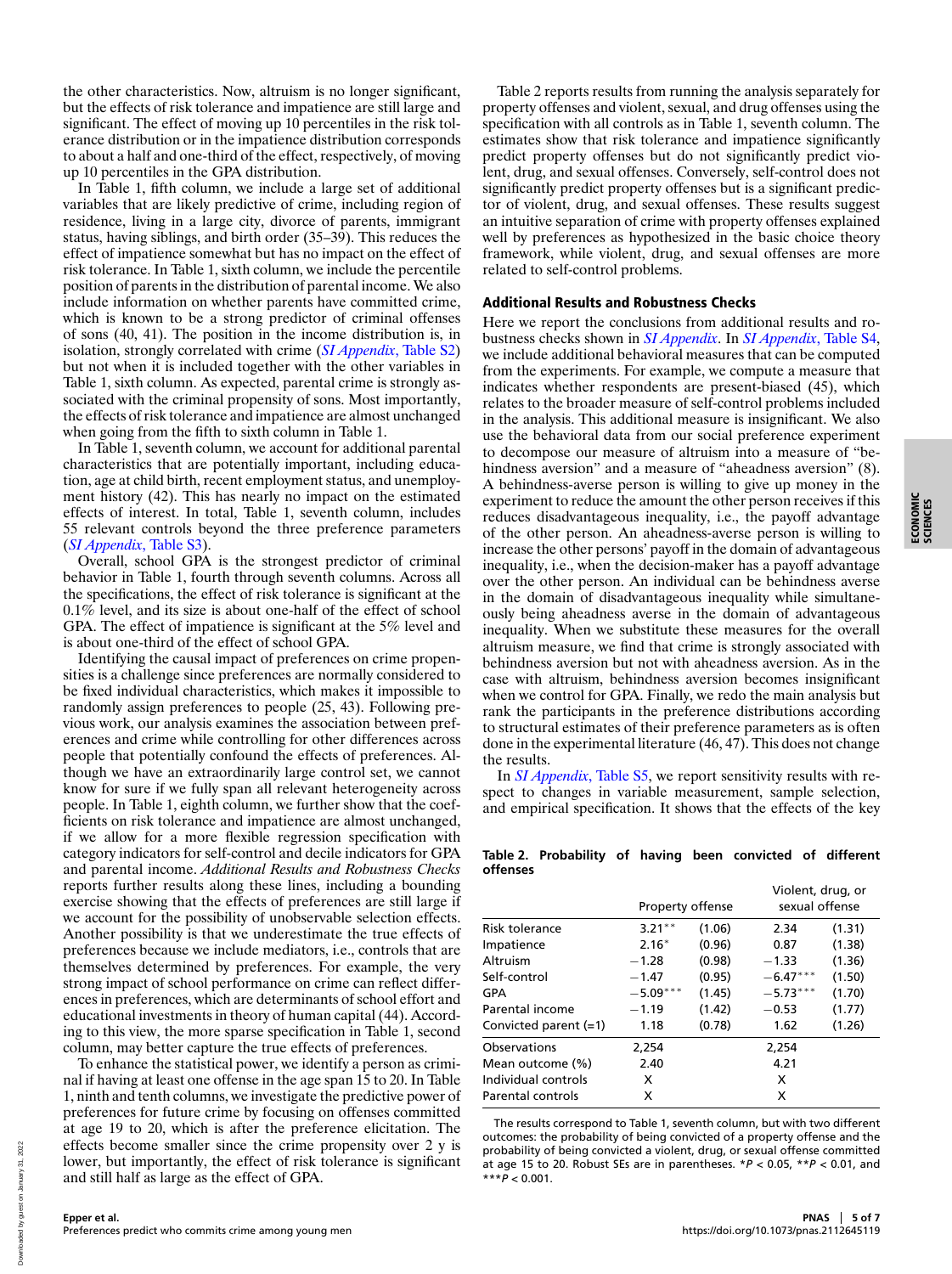preference parameters are unchanged if we only include math grades in GPA (*[SI Appendix](https://www.pnas.org/lookup/suppl/doi:10.1073/pnas.2112645119/-/DCSupplemental)*[, Table S5,](https://www.pnas.org/lookup/suppl/doi:10.1073/pnas.2112645119/-/DCSupplemental) column 2), which might be a better proxy for differences in cognitive skills. Similarly, the conclusions are the same if we estimate a linear probability model instead of a probit model (*[SI Appendix](https://www.pnas.org/lookup/suppl/doi:10.1073/pnas.2112645119/-/DCSupplemental)*[, Table S5,](https://www.pnas.org/lookup/suppl/doi:10.1073/pnas.2112645119/-/DCSupplemental) column 3), if we adjust for bias from unobservable selection using the Oster method (*[SI Appendix](https://www.pnas.org/lookup/suppl/doi:10.1073/pnas.2112645119/-/DCSupplemental)*[, Table S5,](https://www.pnas.org/lookup/suppl/doi:10.1073/pnas.2112645119/-/DCSupplemental) column 4) (48) or substitute the percentile rank variables with the corresponding z scores (*[SI Appendix](https://www.pnas.org/lookup/suppl/doi:10.1073/pnas.2112645119/-/DCSupplemental)*[, Table S5,](https://www.pnas.org/lookup/suppl/doi:10.1073/pnas.2112645119/-/DCSupplemental) column 5). The effects of interest are a little higher if we account for selection into the experiment by applying propensity score weighted regressions that account for observable differences between participants and nonparticipants (*[SI Appendix](https://www.pnas.org/lookup/suppl/doi:10.1073/pnas.2112645119/-/DCSupplemental)*[, Table S5,](https://www.pnas.org/lookup/suppl/doi:10.1073/pnas.2112645119/-/DCSupplemental) column 6). If we include women in the sample (*[SI Appendix](https://www.pnas.org/lookup/suppl/doi:10.1073/pnas.2112645119/-/DCSupplemental)*[, Table S5,](https://www.pnas.org/lookup/suppl/doi:10.1073/pnas.2112645119/-/DCSupplemental) column 7), the effect of risk preference falls somewhat, but both risk and time preferences are still significant. In the main analysis, if individual information does not exist on an explanatory variable, then this is captured by an indicator variable. If we instead remove respondents altogether when information is missing on one or more variables, then the main effects of interest fall somewhat, but the relative magnitudes of risk, impatience, self-control, and GPA are unchanged (*[SI Appendix](https://www.pnas.org/lookup/suppl/doi:10.1073/pnas.2112645119/-/DCSupplemental)*[, Table S5,](https://www.pnas.org/lookup/suppl/doi:10.1073/pnas.2112645119/-/DCSupplemental) column 8).

#### Concluding Remarks

Our results show that differences in preferences predict who commits crime. Risk tolerance, impatience, and altruism are all associated with the crime propensity. Impatience and, in particular, risk tolerance strongly predict crime when we control for an extensive set of background characteristics. The most risk-tolerant individuals have a crime propensity that is 8 to 10 percentage points higher than the least risk-tolerant individuals. This effect is half the size of the effect of cognitive skills, which is the best predictor of crime. Evidence on crime levels across countries does not place Denmark as very different from other countries (49). In that respect, there is no reason to believe that our results should be unique to Denmark.

One of the criminal justice system's key functions is deterrence of crime. The choice theory of crime implies that policy initiatives

- 1. G. S. Becker, Crime and punishment: An economic approach. *J. Polit. Econ.* **76**, 50 (1968).
- 2. I. Ehrlich, Participation in illegitimate activities: A theoretical and empirical investigation. *J. Polit. Econ.* **81**, 521–565 (1973).
- 3. R. B. Freeman, "The economics of crime" in *Handbook of Labor Economics*, O. Ashenfelter, D. Card, Eds. (Elsevier, 1999), **vol. 3**, pp. 3529–3571.
- 4. A. Chalfin, J. McCrary, Criminal deterrence: A review of the literature. *J. Econ. Lit.* **55**, 5–48 (2017).
- 5. D. S. Nagin, Deterrence: A review of the evidence by a criminologist for economists. *Annu. Rev. Econ.* **5**, 83–105 (2013).
- 6. M. Draca, S. Machin, Crime and economic incentives. *Annu. Rev. Econ.* **7**, 389–408  $(2015)$
- 7. J. Andreoni, Impure altruism and donations to public goods: A theory of warm-glow giving. *Econ. J. (Lond.)* **100**, 464–477 (1990).
- 8. E. Fehr, K. M. Schmidt, A theory of fairness, competition, and cooperation. *Q. J. Econ.* **114**, 817–868 (1999).
- 9. N. Garoupa, Behavioral economic analysis of crime: A critical review. *Eur. J. Law Econ.* **15**, 5–15 (2003).
- 10. J. Grogger, The effect of arrests on the employment and earnings of young men. *Q. J. Econ.* **110**, 51–71 (1995).
- 11. S. D. Levitt, L. Lochner, "The determinants of juvenile crime" in *Risky Behavior among Youth: An Economic Perspective*, J. Gruber, Ed. (University of Chicago Press, 2001), pp. 327–374.
- 12. M. R. Gottfredson, T. Hirschi, *A General Theory of Crime* (Stanford University Press, 1990).
- 13. T. C. Pratt, F. T. Cullen, The empirical status of Gottfredson and Hirschi's general theory of crime: A meta-analysis. *Criminology* **38**, 931–964 (2000).
- 14. T. E. Moffitt *et al.*, A gradient of childhood self-control predicts health, wealth, and public safety. *Proc. Natl. Acad. Sci. U.S.A.* **108**, 2693–2698 (2011).
- 15. S. Frederick, G. Loewenstein, T. O'Donoghue, Time discounting and time preference: A critical review. *J. Econ. Lit.* **40**, 351–401 (2002).
- 16. A. Bruhin, H. Fehr-Duda, T. Epper, Risk and rationality: Uncovering heterogeneity in probability distortion. *Econometrica* **78**, 1375–1412 (2010).
- 17. E. Fehr, K. M. Schmidt, "The economics of fairness, reciprocity and altruism— Experimental evidence and new theories" in *Handbook of the Economics of Giving, Altruism and Reciprocity*, S. C. Kolm, J. M. Ythier, Eds. (Elsevier, 2006), **vol. 1**, chap. 8.

that increase the certainty and severity of sanctions deter crime. However, a theoretical implication of our evidence on the importance of differences in preferences is that those who are most prone to commit crime are also those who are least responsive to increases in certainty and severity of sanctions (*[SI Appendix](https://www.pnas.org/lookup/suppl/doi:10.1073/pnas.2112645119/-/DCSupplemental)*[,](https://www.pnas.org/lookup/suppl/doi:10.1073/pnas.2112645119/-/DCSupplemental) *[SI Text](https://www.pnas.org/lookup/suppl/doi:10.1073/pnas.2112645119/-/DCSupplemental)*). This might help explain the somewhat mixed evidence on the effectiveness of sanctions on deterrence (4).

We also find that variation in preferences significantly predicts property offenses but not crimes of passion such as violent, sexual, and drug offenses. Conversely, we find that self-control significantly predicts crimes of passion but not property crime. At a broader level, these findings, together with previous results (27, 50), suggest that the choice theory framework might be most relevant for understanding certain types of crime such as whitecollar crime but not for other types of crime such as violence and sexual assaults where other behavioral parameters might be more appropriate.

**Data Availability.** Our empirical analysis combines experimental data and administrative register data linked together using social security numbers. The project was approved by the Danish Data Protection Agency under Agreement 2015-57-0125-0008 and was also approved by Statistics Denmark and the Internal Review Board at the Department of Economics, University of Copenhagen. Data and programs are stored in a separate directory at Statistics Denmark with project number 704856. The empirical analyses were carried out with the software Stata/MP 16.1 using the secure internet interface of Statistics Denmark. Individual-level data are subject to the European Union's General Data Protection Regulation. Due to privacy rules, the data may not be transferred to computers outside Statistics Denmark. Researchers interested in obtaining access to the data employed in this paper are required to submit a written application to gain approval from Statistics Denmark. Applications can be submitted by researchers who are affiliated with Danish institutions accepted by Statistics Denmark or by researchers outside of Denmark who collaborate with researchers affiliated with these institutions. We will assist in any way we can with this procedure.

**ACKNOWLEDGMENTS.** We are grateful for comments by seminar participants at the University of Copenhagen and thank Cecilie Christensen for research assistance. The activities of Center for Economic Behavior and Inequality are financed by the Danish National Research Foundation grant DNRF134.

- 18. R. B. Barsky, F. T. Juster, M. S. Kimball, M. D. Shapiro, Preference parameters and behavioral heterogeneity: An experimental approach in the health and retirement study. *Q. J. Econ.* **112**, 537–579 (1997).
- 19. C. F. Chabris, D. Laibson, C. L. Morris, J. P. Schuldt, D. Taubinsky, Individual laboratorymeasured discount rates predict field behavior. *J. Risk Uncertain.* **37**, 237–269 (2008).
- 20. M. Castillo, P. J. Ferraro, J. L. Jordan, R. Petrie, The today and tomorrow of kids: Time preferences and educational outcomes of children. *J. Public Econ.* **95**, 1377– 1385 (2011).
- 21. M. Sutter, M. G. Kocher, D. Glätzle-Rützler, S. T. Trautmann, Impatience and uncertainty: Experimental decisions predict adolescents' field behavior. *Am. Econ. Rev.* **103**, 510–531 (2013).
- 22. C. N. Noussair, S. T. Trautmann, G. van de Kuilen, Higher order risk attitudes, demographics, and financial decisions. *Rev. Econ. Stud.* **81**, 325–355 (2014).
- 23. S. P. Kerr, W. R. Kerr, M. Dalton, Risk attitudes and personality traits of entrepreneurs and venture team members. *Proc. Natl. Acad. Sci. U.S.A.* **116**, 17712–17716 (2019).
- 24. M. Castillo, J. L. Jordan, R. Petrie, Discount rates of children and high school graduation. *Econ. J. (Lond.)* **129**, 1153–1181 (2019).
- 25. T. Epper *et al.*, Time discounting and wealth inequality. *Am. Econ. Rev.* **110**, 1177– 1205 (2020).
- 26. A. Falk, S. Meier, C. Zehnder, Do lab experiments misrepresent social preferences? The case of self-selected student samples. *J. Eur. Econ. Assoc.* **11**, 839–852 (2013).
- 27. D. Åkerlund, B. H. H. Golsteyn, H. Grönqvist, L. Lindahl, Time discounting and criminal behavior. *Proc. Natl. Acad. Sci. U.S.A.* **113**, 6160–6165 (2016).
- 28. K. B. Hvidberg, C. T. Kreiner, S. Stantcheva, Social position and fairness views on inequality. SSRN [Preprint] (2020)[. https://doi.org/10.2139/ssrn.3731269](https://doi.org/10.2139/ssrn.3731269) (Accessed 11 January 2022).
- 29. U. Gneezy, J. Potters, An experiment on risk taking and evaluation periods. *Q. J. Econ.* **112**, 631–645 (1997).
- 30. R. Forsythe, J. L. Horowitz, N. E. Savin, M. Sefton, Fairness in simple bargaining experiments. *Games Econ. Behav.* **6**, 347–369 (1994).
- 31. E. Fehr, T. Epper, J. Senn, Other-regarding preferences and redistributive politics. SSRN [Preprint] (2020).<https://doi.org/10.2139/ssrn.3526809> (Accessed 11 January 2022).
- 32. R. J. Herrnstein, C. Murray, *The Bell Curve: Intelligence and Class Struture in American Life* (Free Press, New York, 1994).
- 33. J. A. Schwartz *et al.*, Intelligence and criminal behavior in a total birth cohort: An examination of functional form, dimensions of intelligence, and the nature of offending. *Intelligence* **51**, 109–118 (2015).

2022